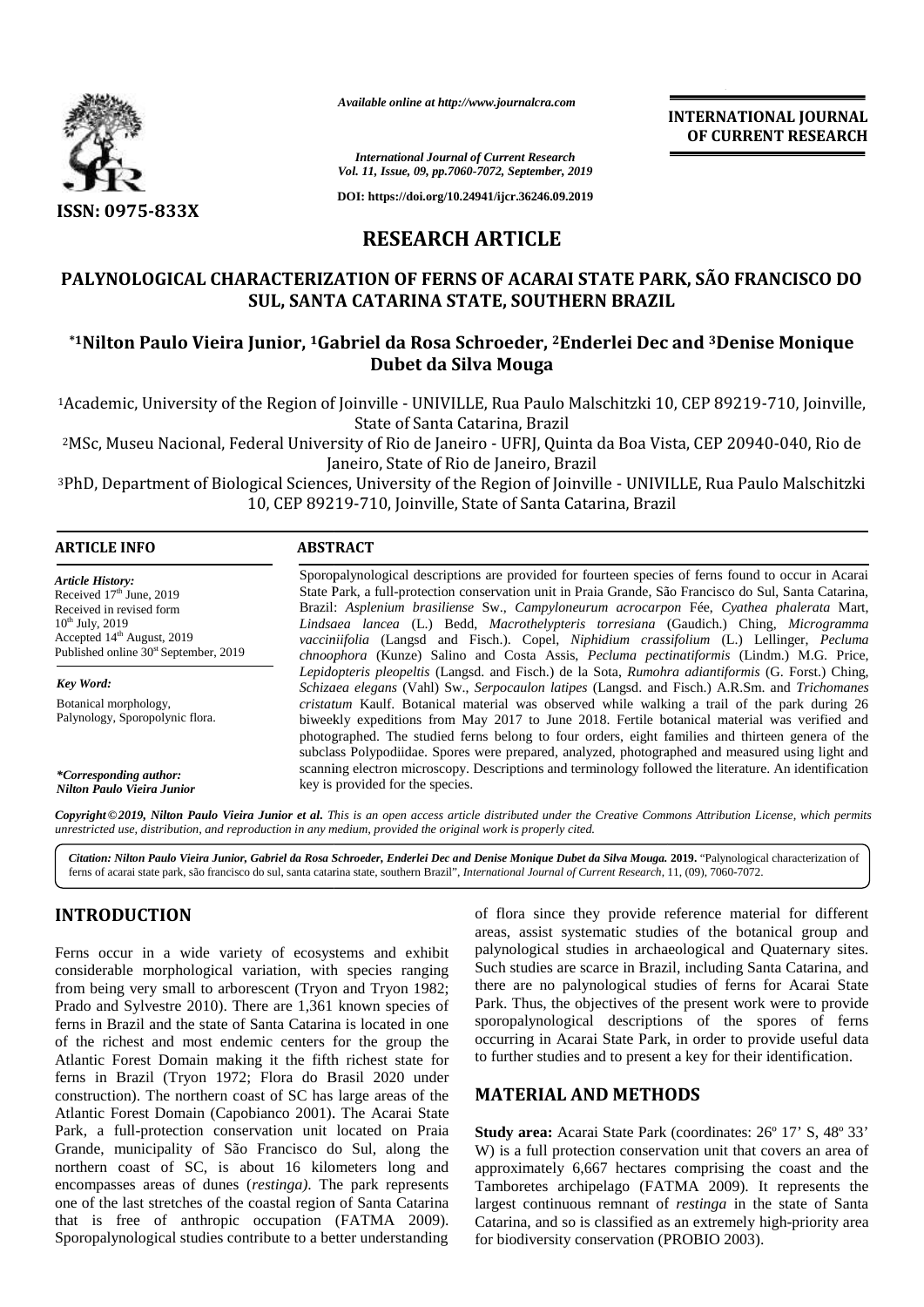The park comprises the entire hydrological complex of the Acarai and Pereque rivers and the Capivaru lagoon. The climate of the region is Cfa (Köppen classification); that is, a humid zone with a predominantly humid mesothermic climate with hot summers (FATMA 2008). São Francisco do Sul, the municipality where it is located, has a mean annual temperature of 20.6 ºC and mean annual rainfall of 1,847.68 mm, with the wettest period being the first quarter (January, February and March). High average temperatures and intense rainfall create conditions for high relative air humidity (FATMA 2008). The island of São Francisco do Sul is characterized by two types of formations: scarp, which encompasses the areas of higher elevation concentrated in the western portion of the island and is part of the geomorphological environment of the Serra do Mar (mountain chain); and plain, which encompasses extensive flat areas at lower elevations and is predominant in all sectors. The distribution of soils in the region is strongly marked by the compartmentalization of the relief and topographic amplitude. The soil types of the island of São Francisco do Sul can be divided into six main orders: cambisols, argisols, spodosols, gleysols, organosols and neosols (FATMA 2008). The vegetation includes areas covered by dense rain forest and associated ecosystems, such as *restinga* and mangroves.

### **Sampling**

Botanical specimens studied represented the orders Cyatheales (Cyatheaceae Kaulf.: *Cyathea phalerata* Mart.); Polypodiales [Aspleniaceae Newman: *Asplenium brasiliense* Sw.; Dryopteridaceae Herter: *Rumohra adiantiformis* (G. Forst.) Ching; Lindsaeaceae C. Presl: *Lindsaea lancea* (L.) Bedd.; Polypodiaceae J. Presl: *Campyloneurum acrocarpon* Fée, *Microgramma vacciniifolia* (Langsd. and Fisch.) Copel., *Niphidium crassifolium* (L.) Lellinger, *Pecluma chnoophora* (Kunze) Salino and Costa Assis, *Pecluma pectinatiformis* (Lindm.) M. G. Price, *Pleopeltis lepidopteris* (Langsd. and Fisch.) de la Sota, *Serpocaulon latipes* (Langsd. and Fisch.) A. R. Sm.; Thelypteridaceae Pic. Serm.: *Macrothelypteris torresiana* (Gaudich.) Ching]; Hymenophyllales (Hymenophyllaceae Gaudich.: *Trichomanes cristatum* Kaulf.) and Schizaeales [Schizaeaceae Kaulf.: *Schizaea elegans* (Vahl) Sw.] (PPG I 2016) (Figures 1 and 2). Twenty six biweekly expeditions were undertaken from May 2017 to June 2018, by walking along a 800-m long trail (Filgueiras *et al*., 1994), beginning in herbaceous *restinga* (HR), passing through arboreal-shrub *restinga* (ASR) and ending in transition forest (TF) where a radius of 100 meters around the end point (*Sambaqui* Casa de Pedra, a shell mound), was also observed. The studied area was selected for further archaeopalynological and paleopalynological analyses of *Sambaqui* Casa de Pedra (Bandeira *et al*., 2018). Fertile botanical herborised material, integrated into the Herbarium Joinvillea of Univille (JOI), was studied. This material is part of Vieira Junior *et al.* (2019) list. Digital images of plants in their natural environments were obtained during field work.

**Palynological descriptions:** For the palynological descriptions, *sori* were macerated and centrifuged, and the spores processed by acetolysis (Erdtman 1960). For each species, five permanent slides were mounted with glycerinated gelatin and sealed with paraffin or enamel. The slides were numbered and registered at LABEL Palinoteca (Bee Laboratory of Univille). The palynomorphs were photographed and measured from polar (P) and equatorial (E) views, using a light microscope (BIOVAL and Leitz LABORLUX S) equipped with a Dino-Eye Microscope Eye-Piece Camera. Observations were also made using a JEOL JSM-6701F scanning electron microscope at the State University of Santa Catarina (UDESC). For this, non-acetolised spores were spread over the surface of coverslips and numbered. Individual coverslips were then placed on double-sided carbon tape previously adhered to a support. The samples were metallized with a thin layer of gold-palladium for about three minutes and submitted to analysis and photography. For light microscopy, photomicrographs of 25 spores were made for each species. Mean values for exosporium and/or perisporium thickness, polar diameter, major and minor equatorial diameters, *laesura* length and width, and, when possible, the commissure*,* were calculated from measurements of the 25 spores for each species made with Dino Capture 2.0 software (trilete arms for species with triangular area). Measurements were made in micrometers ( $\mu$ m). The arithmetic mean ( $\mu$ ), standard deviation (S), mean deviation (Sμ), coefficient of variability (CV%) and 95% confidence interval (CI) were calculated for all measurements for each sample using Microsoft Excel. Descriptions and terminology followed the definitions of Tryon and Lugardon (1991) and Lellinger (2002). The size classes and the descriptions of *laesura,* sidesand apex are based on Ybert *et al.* (2012). An identification key for the species was formulated using the palynological characteristics of the palynological descriptions of the present work.

## **RESULTS**

The spores of fourteen species of ferns, belonging to four orders, eight families and thirteen genera of the subclass Polypoiidae, which encompasses the great majority of extant fern species, were studied (PPG I 2016) (Tab.1). The photomicrographs of the studied species are on the Figures 3 to 9. The measurements and descriptions are on Tables 2 to 6.

**Palynological descriptions:** *Asplenium brasiliense* Sw. (Figure  $3 - a$ -f; Table 2, 3, 6)

**Examined material:** BRAZIL. SANTA CATARINA: São Francisco do Sul, Acarai State Park. 28.VI.2018, N. P. Vieira Junior and G. R. Schroeder 1 (JOI). Isolated spores monolete; large in size; meridional outline ellipsoidal or reniform; amb elliptic; shape ellipsoidal; concave-convex or plane-convex in equatorial view; *laesura* straight and narrow; perisporium alate, with irregular folds forming an irregular reticle with cones and/or spicules on crest (echinate); inner perisporium with small granules; exosporium psilate.

*Campyloneurum acrocarpon* Fée (Figure 3 – g-k; Table 2, 3)

**Examined material:** BRAZIL. SANTA CATARINA: São Francisco do Sul, Acarai State Park. 20.XII.2018, N. P. Vieira Junior and G. R. Schroeder 11 (JOI). Isolated spores monolete; medium in size; meridional outline ellipsoidal or reniform; amb elliptic; shape ellipsoidal; concave-convex or plane convex in equatorial view; *laesura* straight and narrow; perisporium psilate with the presence of globules, isolated or in masses; exosporium verrucate.

*Cyathea phalerata* Mart. (Figure 3 – l; Figure 4 – a-e; Table 4, 5)

**Examined material:** BRAZIL. SANTA CATARINA: São Francisco do Sul, Acarai State Park. 11.V.2017, N. P. Vieira Junior and G. R. Schroeder 6 (JOI).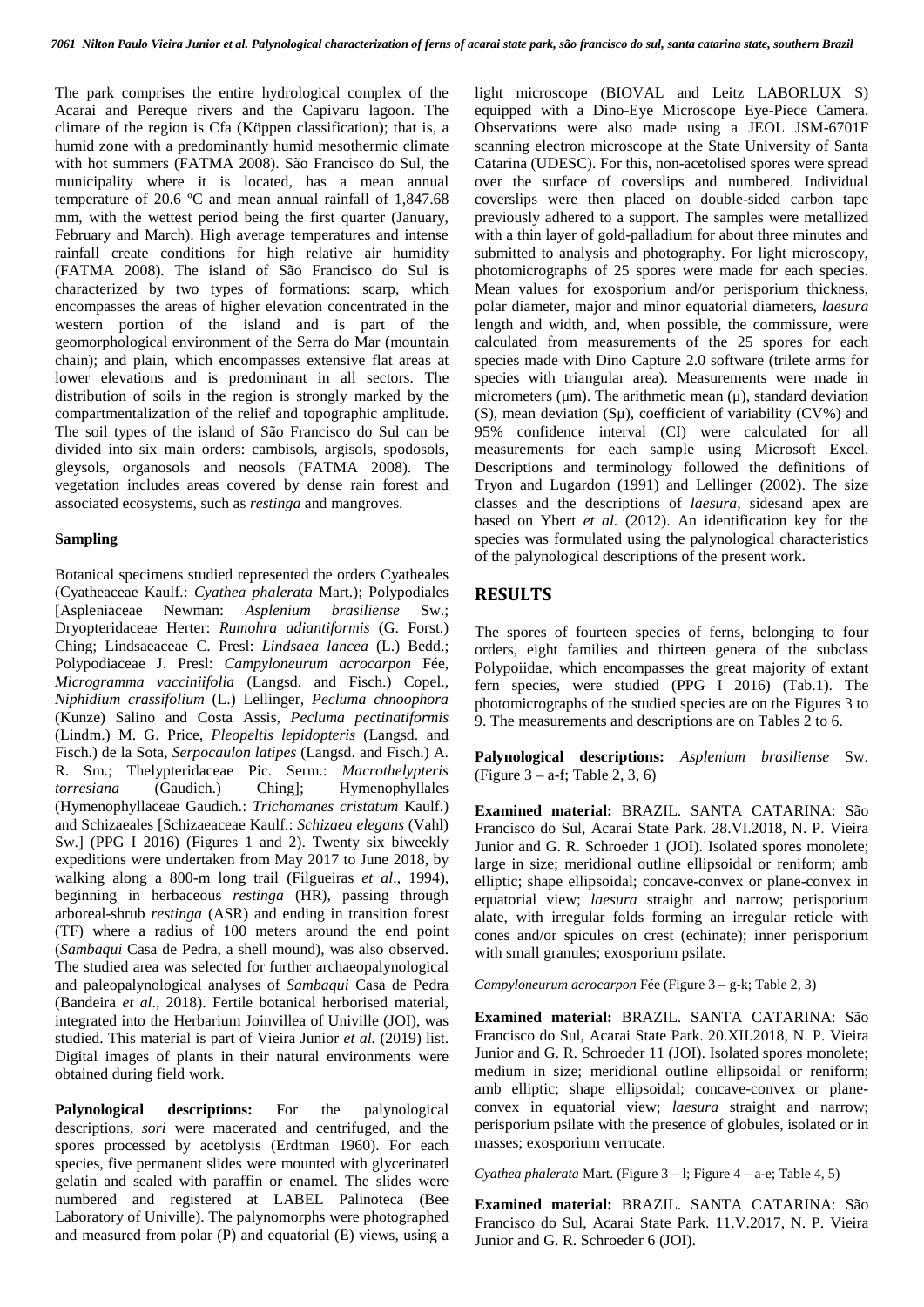**Table 1. Taxonomic classification of the studied species based on PPG I (2016)**





**Figure 1. a-h. Photographs of individuals of the studied plant species in their natural habitat** *a. Asplenium brasiliense***; b.** *Campyloneurum acrocarpon***; c.** *Serpocaulon latipes***; d.** *Lindsaea lancea***; e.** *Macrothelypteris torresiana***; f.** *Microgramma vacciniifolia***; g.** *Cyathea phalerata***; h.** *Niphidium crassifolium*

Isolated spores trilete; large in size, meridional outline triangular convex and ellipsoidal; amb triangular; shape tetraedric-globose; convex-hemispheric or plane-hemispheric in equatorial view; *laesuri* straight, narrow, medium size; sides slightly straight to concave; apex rounded; perisporium covered by tridimensional network of free or fused rodlets, when fused forming small spicules of various sizes; exosporium psilate.

*Lindsaea lancea* (L.) Bedd. (Figure 4 – f-k; Table 4, 5, 6)

**Examined material:** BRAZIL. SANTA CATARINA: São Francisco do Sul, Acarai State Park. 21.II.2018, N. P. Vieira Junior and G. R. Schroeder 17 (JOI). Isolated spores trilete; medium in size, meridional outline triangular convex; amb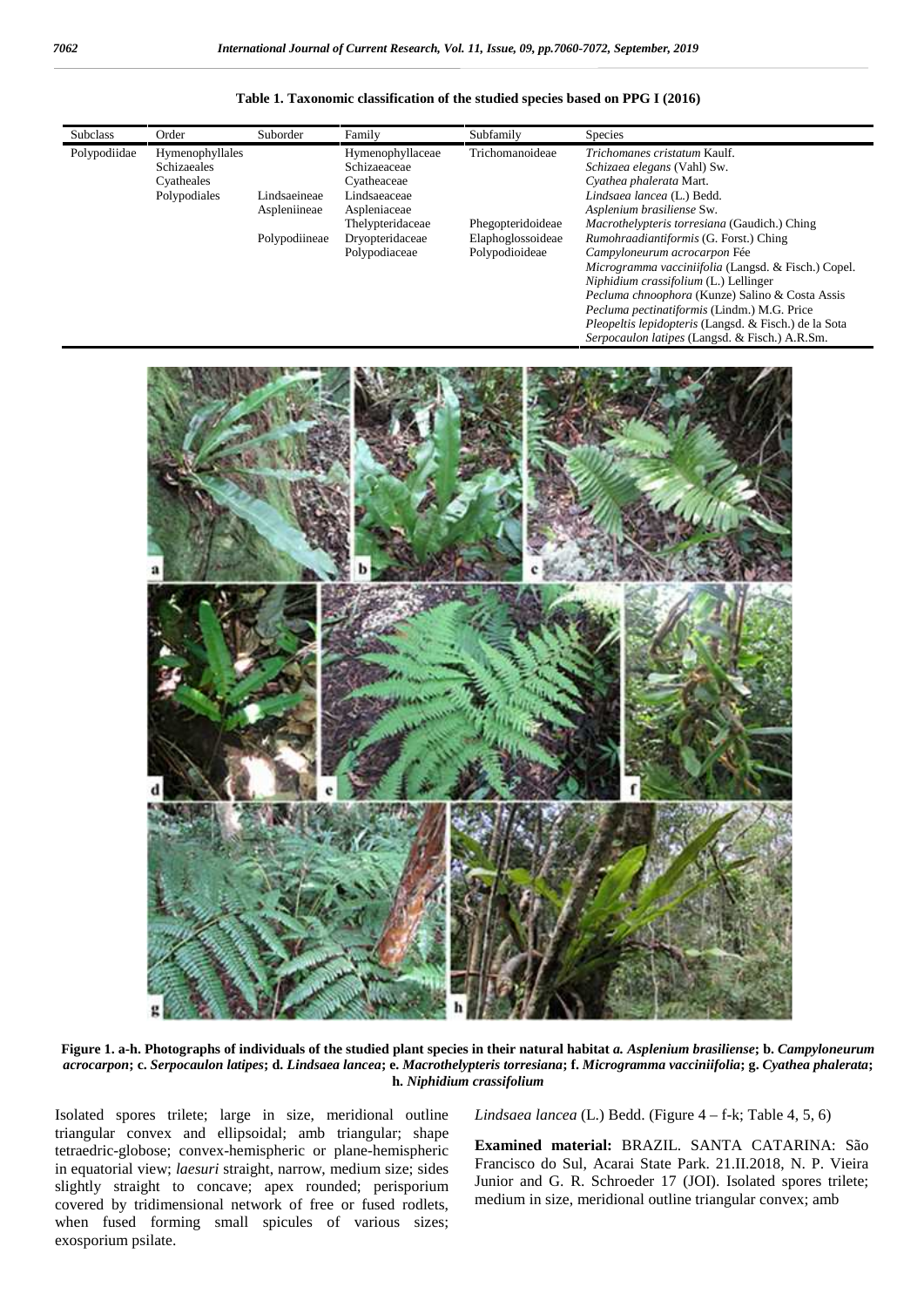

**Figure 2. a-f. Photographs of individuals of the studied plant species in their natural habitat. a.** *Pecluma chnoophora***; b.** *Pecluma pectinatiformis***; c.** *Pleopeltis lepidopteris***; d** *Rumohra adiantiformis***; e.** *Trichomanes cristatum***; f.** *Schizaea elegans***.**



**Figure 3. a-l. Photomicrographs (scale equivalent to 20 µm) and electromicrographs (scale equivalent to 10 µm) of spores. a-f.** *Asplenium brasiliense***: a. Equatorial view (MO); b. Surface of alate perisporium (arrow indicates laesura) (MO); c. Proximal polar view, with perisporium (MO); d. Equatorial view, spore without perisporium (MO); e. Equatorial view (arrow indicates alate perisporium with irregular folds; circle indicates echinate crest) (MEV); f. Distal polar view (circle indicates granules) (MEV). g-k.** *Campyloneurum acrocarpon***: g. Equatorial view (MO); h. Surface with globules (circle) on verrucate exosporium (MO); i. Proximal polar view (white arrow indicates labium and black arrow indicates commissure) (MO); j. Distal polar view (MEV); k. Proximal polar view (MEV). l.** *Cyathea phalerata***: Equatorial view (MO).**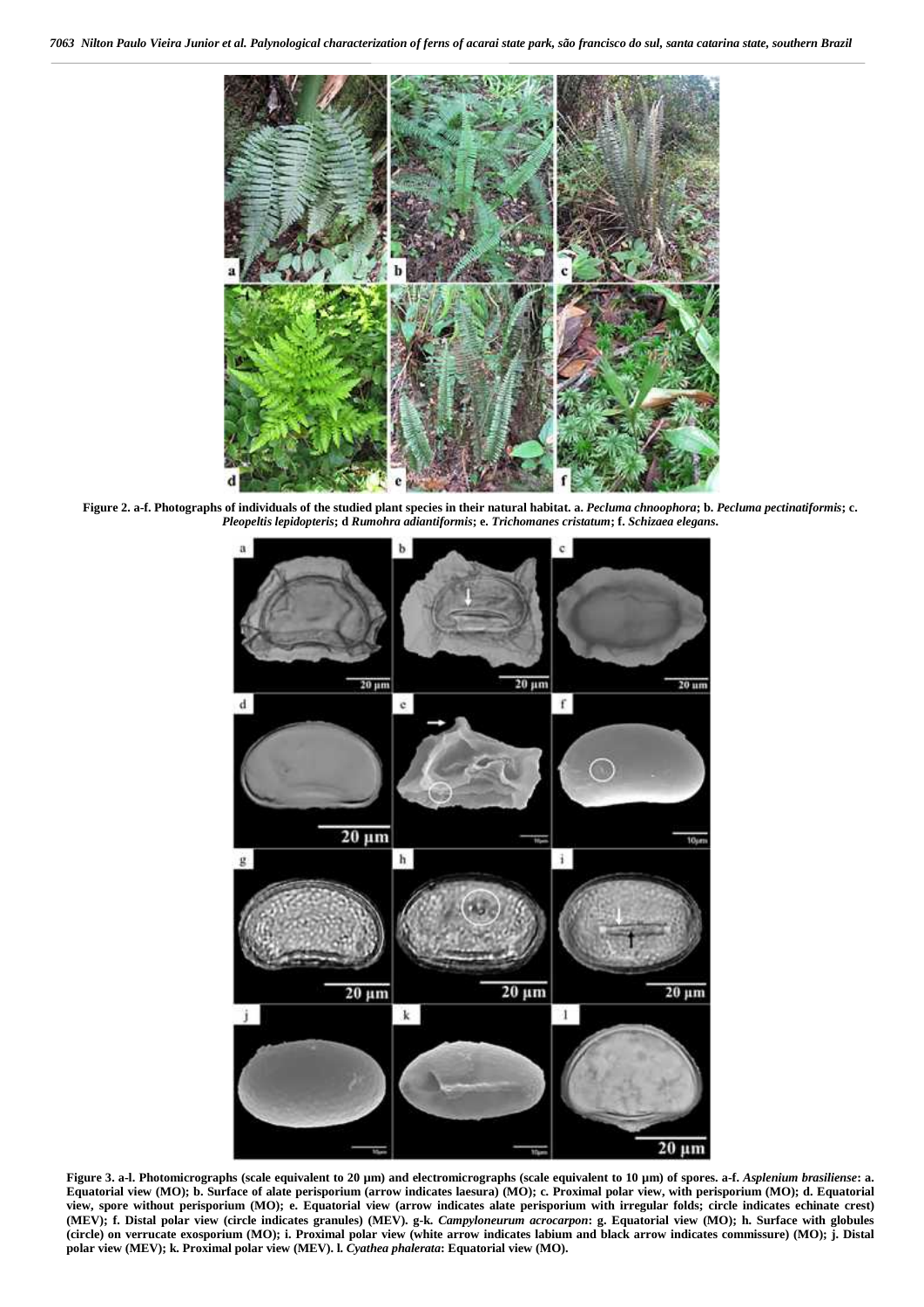Table 2. Measurements (µm) of the polar diameter and equatorial diameter, greater and smaller, for monolete spores (n=25; \*n (Greater Equatorial Diameter)=4). Xmin - Xmax = range; µ = arithmetic mean; S<sub>u</sub> = standard **deviation of the mean; S = standard deviation of the sample; IC = 95% confidence interval; CV = coefficient of variation**

| Species                                                |                 | Polar Diameter   |      |                 |       | Greater Equatorial Diameter |                  |      | <b>Smaller Equatorial Diameter</b> |       |                 |                  |      |                 |       |
|--------------------------------------------------------|-----------------|------------------|------|-----------------|-------|-----------------------------|------------------|------|------------------------------------|-------|-----------------|------------------|------|-----------------|-------|
|                                                        | Xmin - Xmax     | $\mu \pm S\mu$   |      | IC 95%          | CV.   | Xmin - Xmax                 | $\mu \pm S\mu$   |      | IC 95%                             | CV.   | Xmin - Xmax     | $\mu \pm S\mu$   |      | IC 95%          | CV.   |
| Asplenium brasiliense Sw.                              | $27,96 - 45,43$ | $37.18 \pm 0.94$ | 4.68 | $35,25 - 39,11$ | 12.59 | $49.47 - 80.38$             | $62.58 \pm 1.70$ | 8.52 | $59.06 - 66.10$                    | 13.62 | $21,60 - 48,23$ | $35.26 \pm 1.20$ | 5.99 | $32,79 - 37,73$ | 16.98 |
| Campyloneurum acrocarpon Fée *                         | $18,87 - 34,25$ | $27.52 \pm 0.70$ | .50  | $26.08 - 28.96$ | 12.71 | $35.97 - 52.15$             | $45.14 \pm 0.90$ | 4.49 | $43.29 - 46.99$                    | 9.94  | $23,81 - 33,94$ | $28.88 \pm 2.11$ | 4.23 | $22.15 - 35.61$ | 14.64 |
| Macrothelypteris torresiana (Gaudich.) Ching           | $21,86 - 30,90$ | $26.21 \pm 0.43$ | 2.17 | $25.31 - 27.11$ | 8.29  | $33.24 - 45.73$             | $40.30 \pm 0.67$ | 3.33 | $38.92 - 41.67$                    | 8.26  | $18.82 - 26.90$ | $23.59 \pm 0.42$ | 2.08 | $22.73 - 24.45$ | 8.80  |
| Microgramma vacciniifolia (Langsd. & Fisch.) Copel.    | $35,68 - 54,39$ | $42.04 \pm 0.90$ | 4.51 | $40.18 - 43.91$ | 10.73 | $56.08 - 82.19$             | $67.29 \pm 1.35$ | 6.77 | $64.50 - 70.09$                    | 10.06 | $28,49 - 43,38$ | $35,62 \pm 0.78$ | 3.92 | $34,00 - 37,24$ | 11.02 |
| Niphidium crassifolium (L.) Lellinger                  | $42,74 - 63,19$ | $54,77 \pm 1,21$ | 6.04 | $52,27 - 57,26$ | 11.03 | 58.71 - 97.07               | $82.77 \pm 1.91$ | 9.56 | 78.83 - 86.72                      | 11.55 | $33,39 - 50,33$ | $41.97 \pm 0.66$ | 3.29 | $40.62 - 43.33$ | 7.83  |
| Pecluma chnoophora (Kunze) Salino & F. Costa Assis     | $20,86 - 32,65$ | $27.51 \pm 0.57$ | 2.85 | $26.33 - 28.69$ | 10.37 | $38.19 - 50.49$             | $43.78 \pm 0.65$ | 3.24 | $42.44 - 45.12$                    | 7.40  | $28.63 - 41.44$ | $33.97 \pm 0.81$ | 4.04 | $32.31 - 35.64$ | 11.89 |
| <i>Pecluma pectinatiformis</i> (Lindm.) M.G.Price      | $30,44 - 42,37$ | $36.09 \pm 0.67$ | 3.33 | $34.71 - 37.46$ | 9.24  | $52.20 - 73.23$             | $63.43 \pm 1.08$ | 5.38 | $61.21 - 65.65$                    | 8.49  | $25,44 - 35,66$ | $28.36 \pm 0.48$ | 2.38 | $27.38 - 29.35$ | 8.39  |
| Pleopeltis lepidopterist (Langsd. & Fisch.) de la Sota | $40,75 - 56,63$ | $47.73 \pm 0.80$ | 3.98 | $46.09 - 49.37$ | 8.33  | 73.75 - 97.74               | $86.22 \pm 1.28$ | 6.40 | $83.58 - 88.87$                    | 7.43  | $28.53 - 50.33$ | $37.28 \pm 1.16$ | 5.82 | $34.88 - 39.68$ | 15.62 |
| Rumohra adiantiformis (G.Forst.) Ching                 | $19.17 - 39.70$ | $24.66 \pm 0.76$ | 3.79 | $23.10 - 26.23$ | 15.38 | $25.93 - 43.78$             | $37.82 \pm 0.82$ | 4.08 | $36.14 - 39.51$                    | 10.79 | $21.92 - 26.71$ | $23.94 \pm 0.17$ | 0.87 | $23.58 - 24.30$ | 3.63  |
| Schizaea elegans (Vahl) Sw.                            | $21,28 - 42,00$ | $30,67 \pm 0,85$ | 4.23 | $28,92 - 32,41$ | 13,79 | $38,68 - 57,78$             | $46,55 \pm 0.98$ | 4.92 | $44,52 - 48,58$                    | 10.57 | $21,51 - 34,73$ | $26,36 \pm 0.57$ | 2.86 | $25,18 - 27,54$ | 10.84 |
| Serpocaulon latipes (Langsd. & Fisch.) A.R.Sm.         | $26.86 - 41.70$ | $34.15 \pm 0.81$ | 4.04 | $32.49 - 35.82$ | 11.82 | $46.41 - 69.48$             | $58.77 \pm 1.13$ | 5.67 | 56.44 - 61.11                      | 9.64  | $23.58 - 40.41$ | $30.07 \pm 0.82$ |      | $28.37 - 31.76$ | 13.69 |

Table 3. Measurements (um) of the length and width of the laesura and thickness of the exosporium for monolete spores (n=25; \*n (length and width of the laesura) = 16). Xmin – Xmax = range;  $\mu$  = arithmetic mean; S<sub>u</sub> = **standard deviation of the mean; S = standard deviation of the sample; IC = 95% confidence interval; CV = coefficient of variation**

| <b>Species</b>                                           |                 | Length of the Laesura |      | Width of the Laesura |       |               | Exosporium      |      |                  |       |               |                 |      |               |       |
|----------------------------------------------------------|-----------------|-----------------------|------|----------------------|-------|---------------|-----------------|------|------------------|-------|---------------|-----------------|------|---------------|-------|
|                                                          | Xmin - Xmax     | $\mu \pm S\mu$        |      | IC 95%               | CV    | Xmin - Xmax   | $\mu \pm S\mu$  |      | : 95%            | СV    | Xmin - Xmax   | $\mu \pm S\mu$  |      | IC 95%        |       |
| Asplenium brasiliense Sw.                                | $18,31 - 32,45$ | $25,27 \pm 0,70$      | 3.49 | $23,83 - 26,71$      | 13.81 | $2,51 - 5,87$ | $4.28 \pm 0.18$ | 0.88 | $3.91 - 4.64$    | 20.64 | $1,77 - 3,05$ | $2.27 \pm 0.06$ | 0.30 | $2,14 - 2,39$ | 13.10 |
| Campyloneurum acrocarpon Fée*                            | $19,35 - 34,75$ | $27.04 \pm 1.08$      | 4.32 | 24.74 - 29.35        | 15.98 | $2.26 - 4.89$ | $3.60 \pm 0.2$  | 0.83 | $3.16 - 4.04$    | 22.92 | $2.02 - 3.17$ | $2.67 \pm 0.06$ | 0.30 | $2.55 - 2.80$ | 11.12 |
| Macrothelypteris torresiana (Gaudich.) Ching             | $20.40 - 30.39$ | $25.89 \pm 0.61$      | 3.04 | $24.63 - 27.15$      | 11.75 | $2.98 - 7.27$ | $4.94 \pm 0.20$ | 0.99 | $4,53 - 5,35$    | 20.04 | 1.70 - 2.54   | $2.04 \pm 0.04$ | 0.20 | 1.96 - 2.12   | 9.72  |
| Microgramma vacciniifolia (Langsd. & Fisch.) Copel.      | $29,31 - 44,23$ | $35.10 \pm 0.80$      | 3.99 | $33.45 - 36.75$      | 11.37 | $2.86 - 4.27$ | $3.45 \pm 0.07$ | 0.35 | $3.30 - 3.60$    | 10.25 | $2.07 - 3.55$ | $2.56 \pm 0.08$ | 0.38 | $2.40 - 2.72$ | 14.94 |
| Niphidium crassifolium (L.) Lellinger                    | $26.17 - 47.43$ | $34.88 \pm 0.97$      | 4.87 | $32.87 - 36.88$      | 13.95 | $4.79 - 6.94$ | $6.03 \pm 0.13$ | 0.66 | $5.76 - 6.30$    | 10.91 | $1.76 - 3.65$ | $2.95 \pm 0.10$ | 0.48 | $2,76 - 3,15$ | 16.15 |
| <i>Peclumachnoophora</i> (Kunze) Salino & F. Costa Assis | $24,47 - 35,60$ | $29.31 \pm 0.58$      | 2.92 | $28.10 - 30.51$      | 9.97  | $2.58 - 4.62$ | $3.56 \pm 0.10$ | 0.51 | $3,35 - 3,77$    | 14.31 | $2.20 - 3.04$ | $2.60 \pm 0.05$ | 0.23 | $2.51 - 2.70$ | 8.78  |
| Pecluma pectinatiformis (Lindm.) M.G. Price              | $23.11 - 36.95$ | $29.78 \pm 0.80$      | 4.00 | $28.13 - 31.43$      | 13.43 | $3.02 - 5.68$ | $3.99 \pm 0.14$ | 0.70 | $3.70 - 4.28$    | 17.50 | $2.38 - 3.96$ | $3.13 \pm 0.09$ | 0.43 | $2.95 - 3.31$ | 13.87 |
| Pleopeltis lepidopterist (Langsd. & Fisch.) de la Sota   | $31,58 - 55,46$ | $42.91 \pm 1.29$      | 6.47 | $40.24 - 45.58$      | 15.08 | $5.01 - 9.78$ | $6.97 \pm 0.27$ | . 37 | 7.53<br>$6.40 -$ | 19.64 | $3,03 - 5,73$ | $4.11 \pm 0.15$ | 0.73 | $3.81 - 4.41$ | 17.69 |
| <i>Rumohra adiantiformis</i> (G. Forst.) Ching           | $19.59 - 31.26$ | $25.06 \pm 0.50$      | 2.48 | $24.04 - 26.08$      | 9.88  | $2.19 - 4.20$ | $3.34 \pm 0.12$ | 0.58 | $3.10 - 3.57$    | 17.24 | 1.59 - 2.86   | $2.22 \pm 0.06$ | 0.28 | $2.11 - 2.34$ | 12.49 |
| <i>Schizaea elegans</i> (Vahl) Sw.                       | $22,55 - 37,86$ | $29.82 \pm 0.89$      | 4.44 | $27.99 - 31.65$      | 14.88 | $2.38 - 5.17$ | $3.66 \pm 0.18$ | 0.90 | $3.29 - 4.03$    | 24.61 | $2.39 - 3.65$ | $3.00 \pm 0.06$ | 0.32 | $2,87 - 3,13$ | 10.49 |
| Serpocaulon latipes (Langsd. & Fisch.) A.R.Sm.           | $24.25 - 48.05$ | $35.37 \pm 1.17$      | 5.87 | 32.94 - 37.79        | 16.59 | $3.27 - 9.92$ | $4.74 \pm 0.24$ |      | $4.24 - 5.23$    | 25.28 | $1.77 - 2.84$ | $2.17 \pm 0.06$ | 0.28 | $2.06 - 2.29$ | 12.94 |

Table 4. Measurements (µm) of the polar diameter, equatorial diameter and arms for trilete spores (n=25). Xmin – Xmax = range;  $\mu$  = arithmetic mean; S<sub>u</sub> = standard deviation of the mean; S = **standard deviation of the sample; IC = 95% confidence interval; CV = coefficient of variation**

| <b>Species</b>               | Polar Diameter  |                  |      |                 |      | Equatorial Diameter |                  | Arms |                 |      |                 |                  |      |                 |      |
|------------------------------|-----------------|------------------|------|-----------------|------|---------------------|------------------|------|-----------------|------|-----------------|------------------|------|-----------------|------|
|                              | $X min - X max$ | $\mu \pm S\mu$   |      | 95%             |      | $X min - X max$     | $\mu \pm S\mu$   |      | 95%             |      | $X min - X max$ | $u \pm Su$       |      | 95%             |      |
| Cyathea phalerata Mart.      | $40,17 - 51,46$ | $45.91 \pm 0.61$ | 3.06 | 44.65 - 47.18   | 6.67 | $52,82 - 70,66$     | $59.84 \pm 0.89$ | 4.47 | 57.99 - 61.69   | 7.47 | $26.19 - 36.68$ | $31,77 \pm 0.52$ | 2,59 | $30,70 - 32,84$ | 8.16 |
| Lindsaea lancea (L.) Bedd.   | $21,54 - 30,07$ | $25.61 \pm 0.43$ | 2.16 | 24.72 - 26.50   | 8.43 | $28,94 - 35,65$     | $32,10 \pm 0.31$ | 1.57 | $31.45 - 32.74$ | 4,88 | $15.71 - 19.53$ | $17.14 \pm 0.18$ | 0,89 | $16,78 - 17,51$ | 5.21 |
| Trichomanes cristatum Kaulf. | $32.33 - 40.76$ | $36.13 \pm 0.49$ | 2.44 | $35.12 - 37.14$ | 6.75 | $47.70 - 56.74$     | $51.82 \pm 0.43$ | 2.16 | 50.93 - 52.71   | 4.18 | $22.73 - 28.41$ | $26.18 \pm 0.27$ | 1,36 | $25.62 - 26.74$ | 5.19 |

Table 5. Measurements (µm) of the length and width of the laesura and thickness of the exosporium for trilete spores (n=25). Xmin – Xmax = range;  $\mu$  = arithmetic mean; S<sub>u</sub> = standard deviation of the mean; S = standard **deviation of the sample; IC = 95% confidence interval; CV = coefficient of variation**

| <b>Species</b>               | Lenght of the Laesura |                                        |      |                 |          |                 | Width of the Laesura |      |               |          | Exosporium      |                 |      |               |                |  |
|------------------------------|-----------------------|----------------------------------------|------|-----------------|----------|-----------------|----------------------|------|---------------|----------|-----------------|-----------------|------|---------------|----------------|--|
|                              | $X min - X max$       | $\mathsf{u} \pm \mathbf{S} \mathsf{u}$ |      | IC 95%          | $\alpha$ | $X min - X max$ | $\mu \pm S\mu$       |      | IC 95%        | $\alpha$ | $X min - X max$ | $\mu \pm S\mu$  |      | IC 95%        |                |  |
| Cyathea phalerata Mart.      | $14.55 - 26.90$       | $20.44 \pm 0.54$                       | 2.68 | $19,34 - 21,55$ | 13.10    | $2,98 - 5,18$   | $4.01 \pm 0.11$      | 0.55 | $3.78 - 4.23$ | 13,71    | $2,07 - 3,90$   | $2.65 \pm 0.09$ | 0.44 | $2.47 - 2.83$ | 16,48          |  |
| Lindsaea lancea (L.) Bedd.   | $10,36 - 13,30$       | $11,66 \pm 0,14$                       | 0,72 | $1,36 - 11,96$  | 6.18     | $4.03 - 5.31$   | $4,77 \pm 0.09$      | 0.43 | $4.59 - 4.94$ | 9,03     | $1.79 - 2.88$   | $2.26 \pm 0.05$ | 0,27 | $2,14 - 2,37$ | 12,18          |  |
| Trichomanes cristatum Kaulf. | $20.81 - 27.77$       | $24.05 \pm 0.36$                       | 1.81 | $23.30 - 24.79$ | 7.53     | $3.55 - 7.25$   | $4.98 \pm 0.17$      | 0.86 | $4.63 - 5.34$ | 17.35    | 1,12 - 2,13     | $1.64 \pm 0.04$ | 0.21 | $1,55 - 7$    | $12.9^{\circ}$ |  |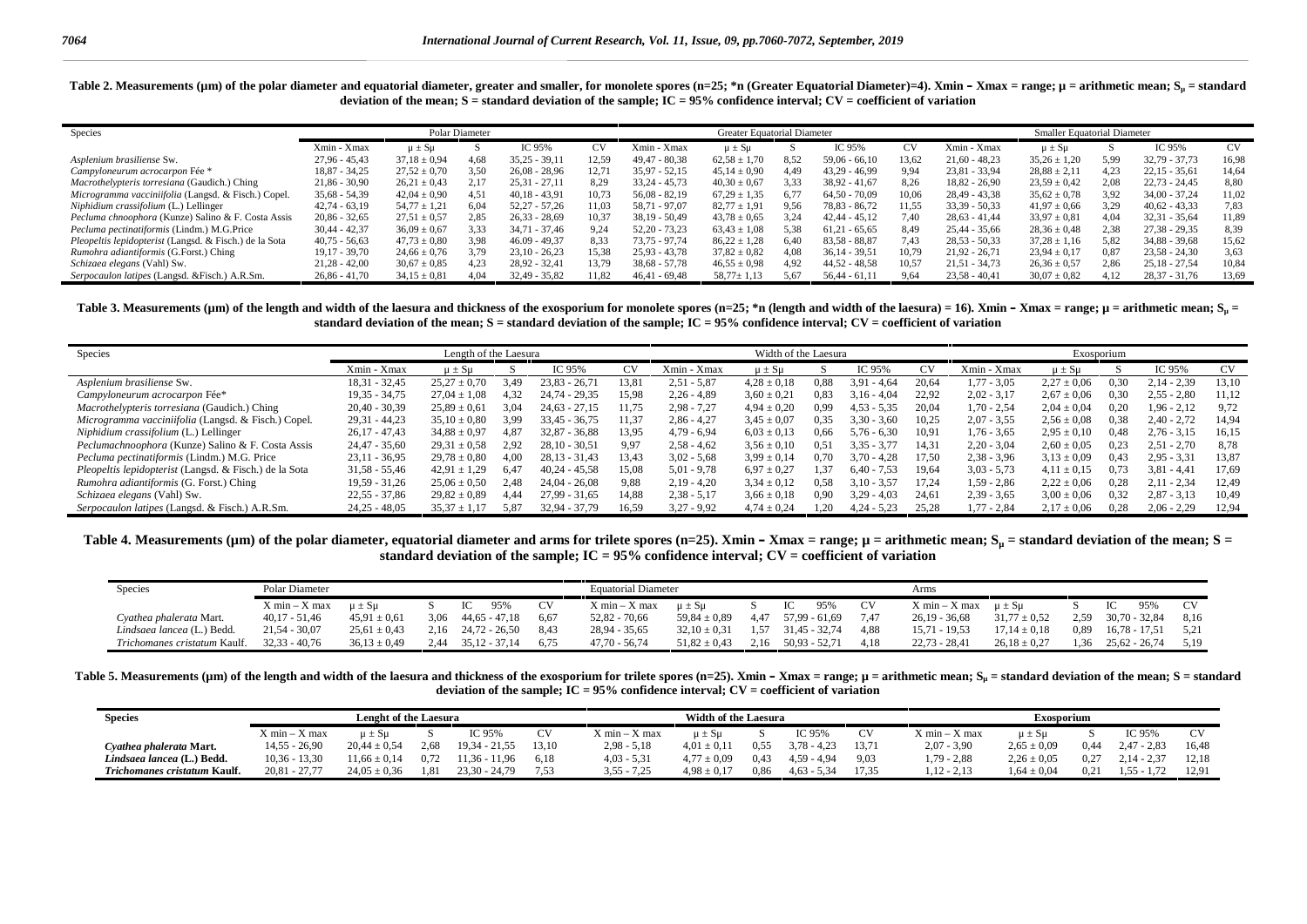**Table 6. Measurements (µm) of the thickness of the perisporium (n=25). Xmin – Xmax = range; µ = arithmetic mean; S<sup>µ</sup> = standard deviation of the mean; S = standard deviation of the sample; IC = 95% confidence interval; CV = coefficient of variation**



**Figure 4. a-l. Photomicrographs (scale equivalent to 20 µm) and electromicrographs (scale equivalent to 10 µm) of spores. a-e.** *Cyathea phalerata***: a. Proximal polar view (arrow indicates laesura) (MO); b. Surface covered by rodlets (MO); c. Equatorial view, detail of the surface with rodlets (MEV); d. Proximal polar view (arrow indicates detail of the laesura) (MEV); e. Distal polar view (MEV). f-k.** *Lindsaea lancea***: f. Equatorial view (MO); g. Proximal polar view (white arrow indicates labium and black arrow indicates commissure) (MO); h. Forked laesura (circle); i. Proximal polar view (arrow indicates laesura underneath rodlets; circle indicates detail of the fusion of rodlets) (MEV); j. Surface of distal face (MEV) (arrow indicates perisporium vestige); k. Surface of proximal face (MEV). l.** *Macrothelypteris torresiana***: Equatorial view with perisporium (MO)**

triangular; shape tetraedric-globose; convex-hemispheric in equatorial view; *laesuri* straight to slightly ondulate, narrow, medium in size, forked on the extremities, labium thick and high; sides slightly straight to concave; apex rounded; perisporium covered by tridimensional net of free or fused rodlets, when fused forming small spicules of various sizes; exosporium psilate. Commissure ( $\mu$ m) = 10.72  $\pm$  0.83.

*Macrothelypteris torresiana* (Gaudich.) Ching (Figure 4 – l; Figure  $5 - a$ -f; Table 2, 3)

**Examined material:** BRAZIL. SANTA CATARINA: São Francisco do Sul, Acarai State Park. 25.X.2017, N. P. Vieira Junior and G. R. Schroeder 10 (JOI). Isolated spores monolete; medium in size; meridional outline ellipsoidal or reniform;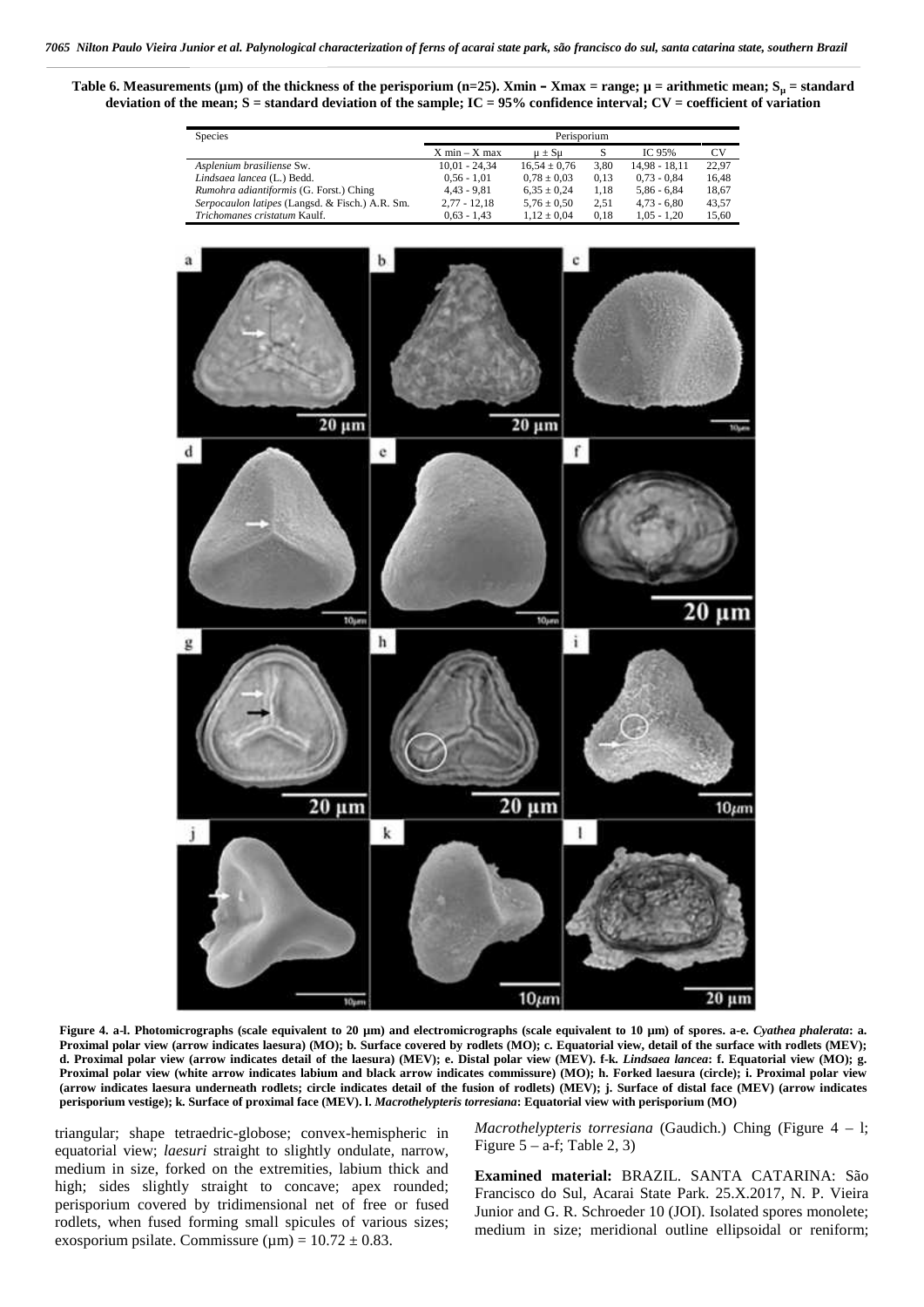amb elliptic; shape ellipsoidal; concave-convex or plane convex in equatorial view; *laesura* straight and narrow; perisporium perforate and reticulate with *baculi* on crest; exosporium microgranulate or gemmate, granules isolated or in masses over layer of exosporium.

*Microgramma vacciniifolia* (Langsd. and Fisch.) Copel. (Figure  $5 - g-1$ ; Table 2, 3)

**Examined material:** BRAZIL. SANTA CATARINA: São Francisco do Sul, Acarai State Park. 12.VII.2017, N. P. Vieira Junior and G. R. Schroeder 4 (JOI).

Spores monolete; large in size; meridional outline ellipsoidal or reniform; amb elliptic; shape ellipsoidal; concave-convex or plane-convex in equatorial view; *laesura* straight and narrow; perisporium microgranulate; exosporium verrucate.

*Niphidium crassifolium* (L.) Lellinger. (Figure 6 – a-e; Table 2, 3)

**Examined material:** BRAZIL. SANTA CATARINA: São Francisco do Sul, Acarai State Park. 13.IX.2017, N. P. Vieira Junior and G. R. Schroeder 9 (JOI). Spores monolet; large in size; meridional outline ellipsoidal or reniform; amb elliptic;



**Figure 5. a-l. Photomicrographs (scale equivalent to 20 µm) and electromicrographs (scale equivalent to 10 µm) of spores. a-f.** *Macrothelypteris torresiana***: a. Equatorial view without perisporium (circle indicates granules) (MO); b. Proximal polar view with perisporium (MO); c. Detail of perisporium being lost (white arrow indicates labium and black arrow indicates commissure) (MO); d. Distal polar view, perforate and reticulate surface (circle indicates baculi on crest) (MEV); e. Surface of microganulate exosporium (MEV); f. Proximal polar view, detail of perisporium being lost (arrow indicates** *laesura***) (MEV). g-l.** *Microgramma vacciniifolia***: g. Equatorial view (MO); h. Surface of verrucate exosporium (MO); i. Proximal polar view (MO); j. Surface of microgranulate perisporium (MEV); k. Surface of verrucate exosporium (MEV); l. Proximal polar view (arrow indicates laesura) (MEV).**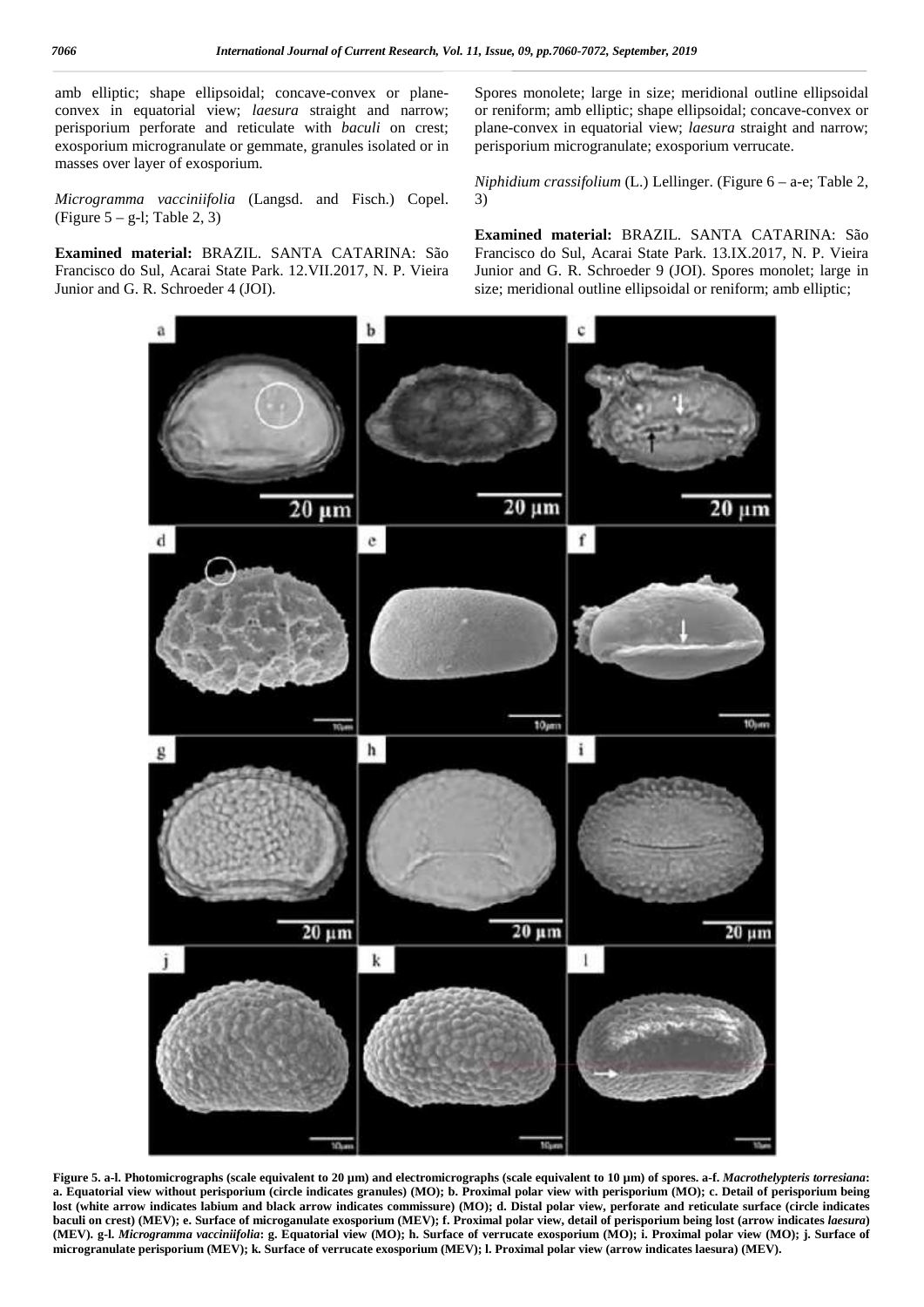shape ellipsoidal; concave-convex or plane-convex in equatorial view; *laesura* straight and narrow; outer perisporium perforate and reticulate (it disappears easily after acetolysis); inner perisporium psilate with small globules, isolated or in masses; exosporium verrucate.

*Pecluma chnoophora* (Kunze) Salino and Costa Assis (Figure 6 – f-i; Table 2, 3).

shape ellipsoidal; concave-convex or plane-convex in equatorial view; *laesura* straight and narrow; exosporium verrucate with larger warts on distal face.

*Pecluma pectinatiformis* (Lindm.) M. G. Price (Figure 6 – j-l; Figure  $7 - a-b$ ; Table 2, 3).



**Figure 6. a-l. Photomicrographs (scale equivalent to 20 µm) and electromicrographs (scale equivalent to 10 µm) of spores.a-e.** *Niphidium crassifolium***: a. Equatorial view, surface of inner perisporium (circle indicates globules) (MO); b. Surface of outer perisporium (MO); c. Proximal polar view (arrow indicates laesura) (MO); d. Equatorial view, surface of outer perisporium (perforate and reticulate) (MEV); e. Distal polar view, laevigate inner perisporium over verrucate exosporium (MEV). f-i.** *Pecluma chnoophora***: f.Equatorial view, verrucate exosporium; g. Proximal polar view (MO); h. Equatorial view, verrucate exosporium (MEV); i. Proximal polar view (arrow indicates details of the** *laesura***) (MEV). j-l.** *Pecluma pectinatiformis***: j. Equatorial view (MO); k. Verrucate surface (exosporium) (MO); l. Distal polar view (white arrow indicates ornate labium, black arrow indicates commissure) (MO)**

**Examined material:** BRAZIL. SANTA CATARINA: São Francisco do Sul, Acarai State Park. 28. VI. 2017, N. P. Vieira Junior and G. R. Schroeder 2 (JOI). Spores monolete; medium in size; meridional outline ellipsoidal or reniform; amb elliptic; **Examined material:** BRAZIL. SANTA CATARINA: São Francisco do Sul, Acarai State Park. 02.VIII.2017, N. P. Vieira Junior and G. R. Schroeder 5 (JOI). Spores monolete; large in size; meridional outline ellipsoidal or reniform; amb elliptic;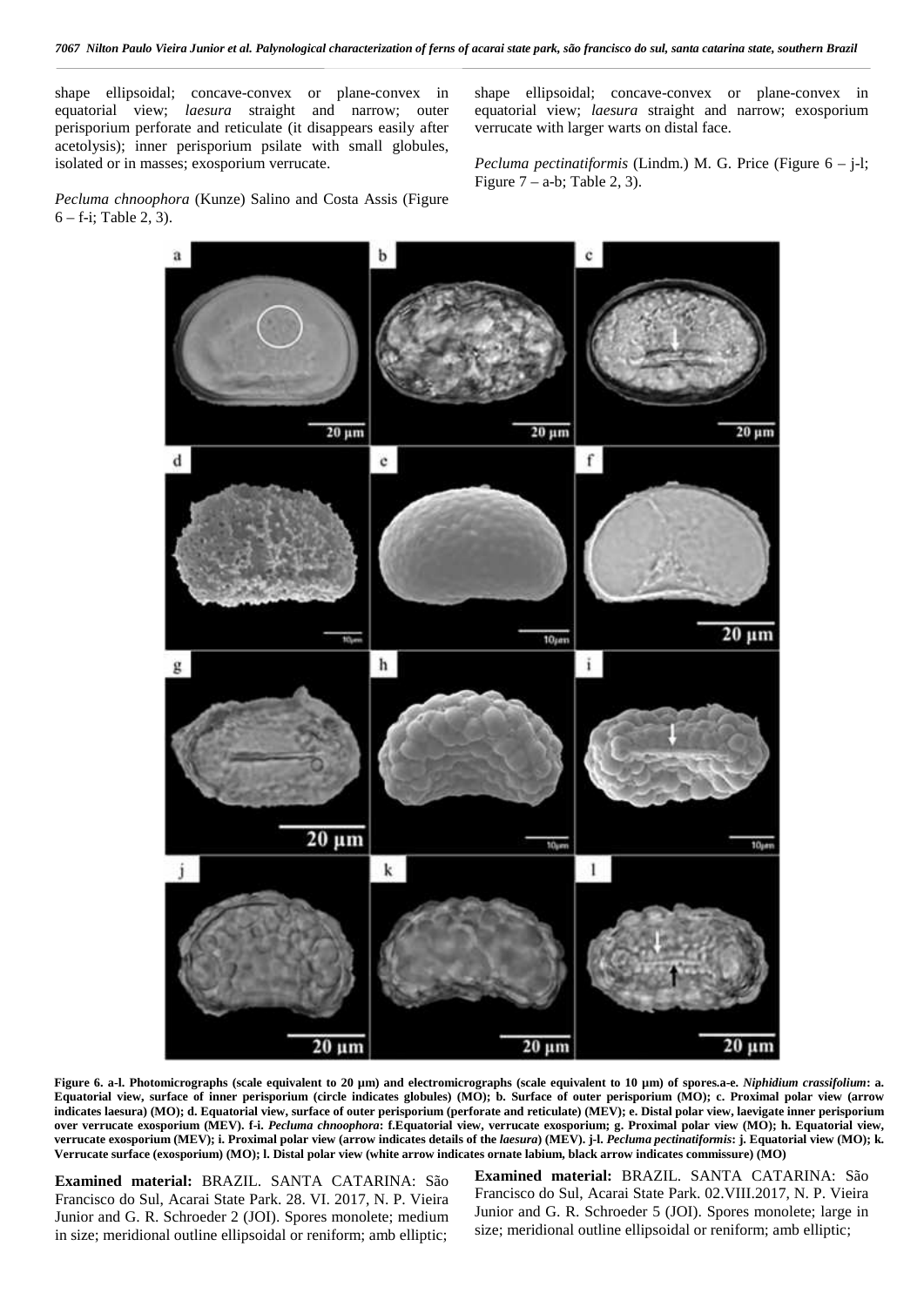

**Figure 7. a-l. Photomicrographs (scale equivalent to 20 µm) and electromicrographs (scale equivalent to 10 µm) of spores. a-b.** *Pecluma pectinatiformis***: a. Verrucate surface (MEV); b. Distal polar view (MEV). c-g.** *Pleopeltis lepidopteris***: c. Equatorial view (MO); d. Surface of laevigate perisporium with globules isolated or in masses (MO); e. Proximal polar view (white arrow indicates labium, black arrow indicates commissure) (MO); f. Equatorial view (circle indicates globules in masses on laevigate perisporium) (MEV); g. Proximal polar view (MEV). h-l.** *Rumohra adiantiformis***: h. Equatorial view (circle indicates granules) (MO); i. Alate surface (MO); j. Laesura (arrow) (MO); k. Laevigate surface (MO); l. Equatorial view (arrow indicates projections and folds of the perisporium that make the spore alate) (MEV)**

shape ellipsoidal; concave-convex or plane-convex in equatorial view; *laesura* straight and narrow, labium thick ornate with small warts; exosporium verrucate. Greater separation between warts compared to *P. chnoophora*.

*Pleopeltis lepidopteris* (Langsd. and Fisch.) de la Sota (Figure  $7 - c-g$ ; Table 2, 3).

**Examined material:** BRAZIL. SANTA CATARINA: São Francisco do Sul, Acarai State Park. 31.VIII.2017, N. P. Vieira Junior and G. R. Schroeder 8 (JOI). Spores monolete; large in size; meridional outline ellipsoidal or reniform; amb elliptic; shape ellipsoidal; concave-convex or plane-convex in equatorial view; *laesura* straight and narrow; perisporium psilate with small globules, isolated or in masses, with or

without warts; exosporium verrucate.

*Rumohra adiantiformis* (G.Forst.) Ching (Figure 7 – h-l; Figure  $8 - a$ ; Table 2, 3, 6)

**Examined material:** BRAZIL. SANTA CATARINA: São Francisco do Sul, Acarai State Park. 20.XII.2017, N. P. Vieira Junior and G. R. Schroeder 13 (JOI). Spores monolete; medium in size; meridional outline ellipsoidal or reniform; amb elliptic; shape ellipsoidal; concave-convex or plane convex in equatorial view; *laesura* straight and narrow; outer perisporium with thick folds and irregular projections making the spore alate; inner perisporium slightly ondulate, with or without granules similar to *papillae* in both perisporia; exosporium psilate, nearly plane, with ripples.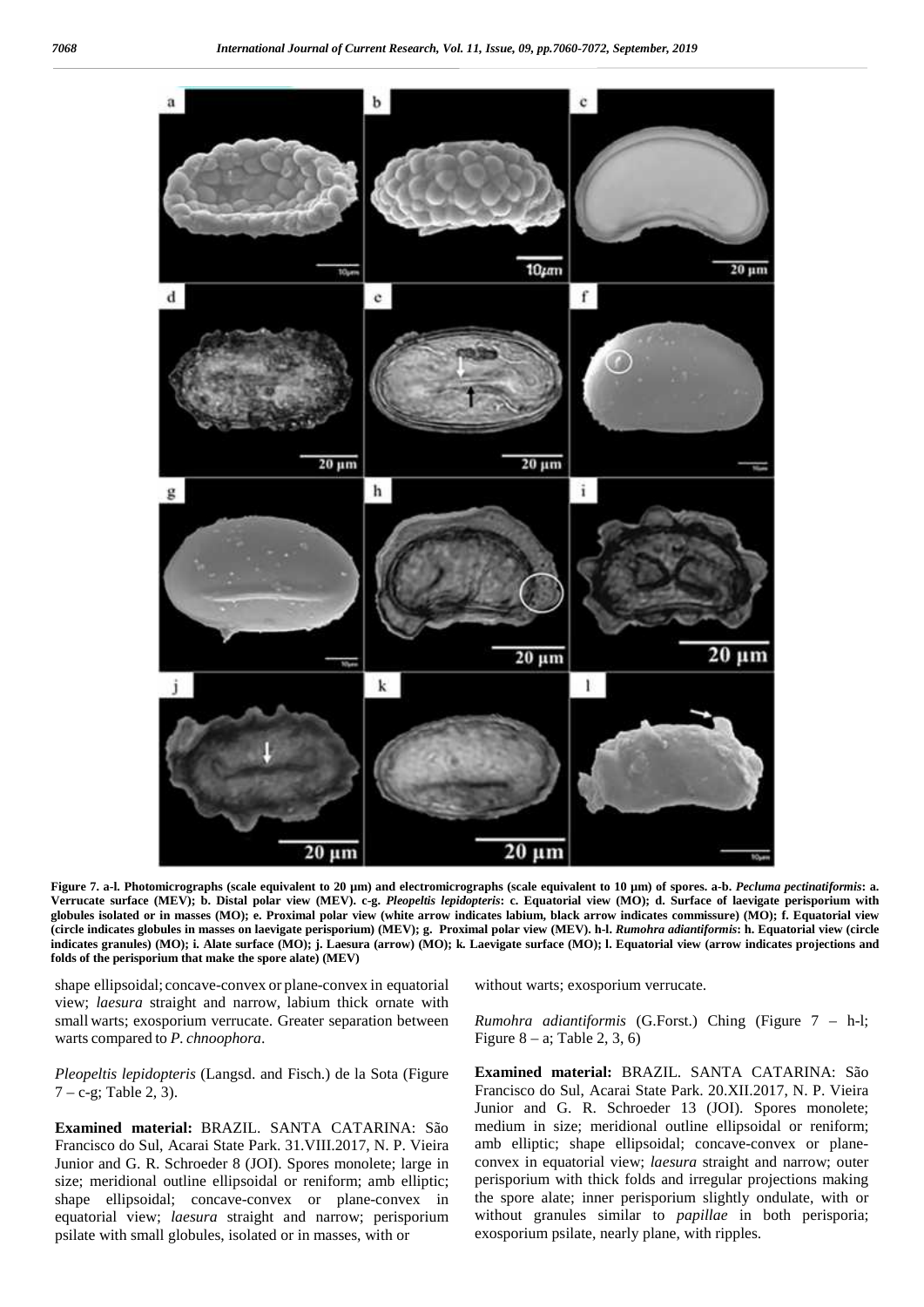*Schizaea elegans* (Vahl) Sw. (Figure 8 – b-g; Table 2, 3)

**Examined material:** BRAZIL. SANTA CATARINA: São Francisco do Sul, Acarai State Park. 22.I.2018, N. P. Vieira Junior and G. R. Schroeder 14 (JOI). Spores monolete; medium in size; meridional outline ellipsoidal or reniform; amb elliptic; shape ellipsoidal; concave-convex or plane convex in equatorial view; *laesura* straight and narrow; perisporium papillae with small spheres of different sizes; exosporium verrucate-tuberculate.

*Serpocaulon latipes* (Langsd. and Fisch.) A. R. Sm. (Figure 8 –

h-l; Table 2, 3, 6)

**Examined material:** BRAZIL. SANTA CATARINA: São Francisco do Sul, Acarai State Park. 28.VI.2017, N. P. Vieira Junior and G. R. Schroeder 3 (JOI). Spores monolete; large in size; meridional outline ellipsoidal or reniform; amb elliptic; shape ellipsoidal; concave-convex or plane-convex in equatorial view; laesura straight and narrow; perisporium with irregular folds forming an irregular reticle; exosporium verrucate.

*Trichomanes cristatum* Kaulf. (Figure 9 – a-f; Table 4, 5, 6)

 $20 \mu m$  $20 \mu m$  $\mathbf d$  $\mathbf c$ f  $20 \mu m$  $20 \mu m$ h g ī  $20 \mu m$  $20 \mu m$  $10<sub>km</sub>$ ĵ k 1  $20 \mu m$  $10<sub>II</sub>$ 

**Figure 8 – a-l. Photomicrographs (scale equivalent to 20 µm) and electromicrographs (scale equivalent to 10 µm) of spores. a.** *Rumohra adiantiformis***: Distal polar view (MEV). b-g.** *Schizaea elegans***: b. Spheres of different sizes (arrow) (MO); c. Equatorial view (MO); d. Papillate surface (MO); e. Proximal polar view (white arrow indicates labium, black arrow indicates commissure) (MO); f. Papillate surface (MEV); g. Spheres of different sizes (circle) (MEV). h-l.** *Serpocaulon latipes***: h. Equatorial view, outer perisporium (MO); i. Distal polar view, inner perisporium (MO); j. Proximal polar view (arrow indicates** *laesura***) (MO); k. Equatorial view, hamulate perisporium (MEV); l. Spore with and without perisporium (arrow indicates verrucate exosporium) (MEV).**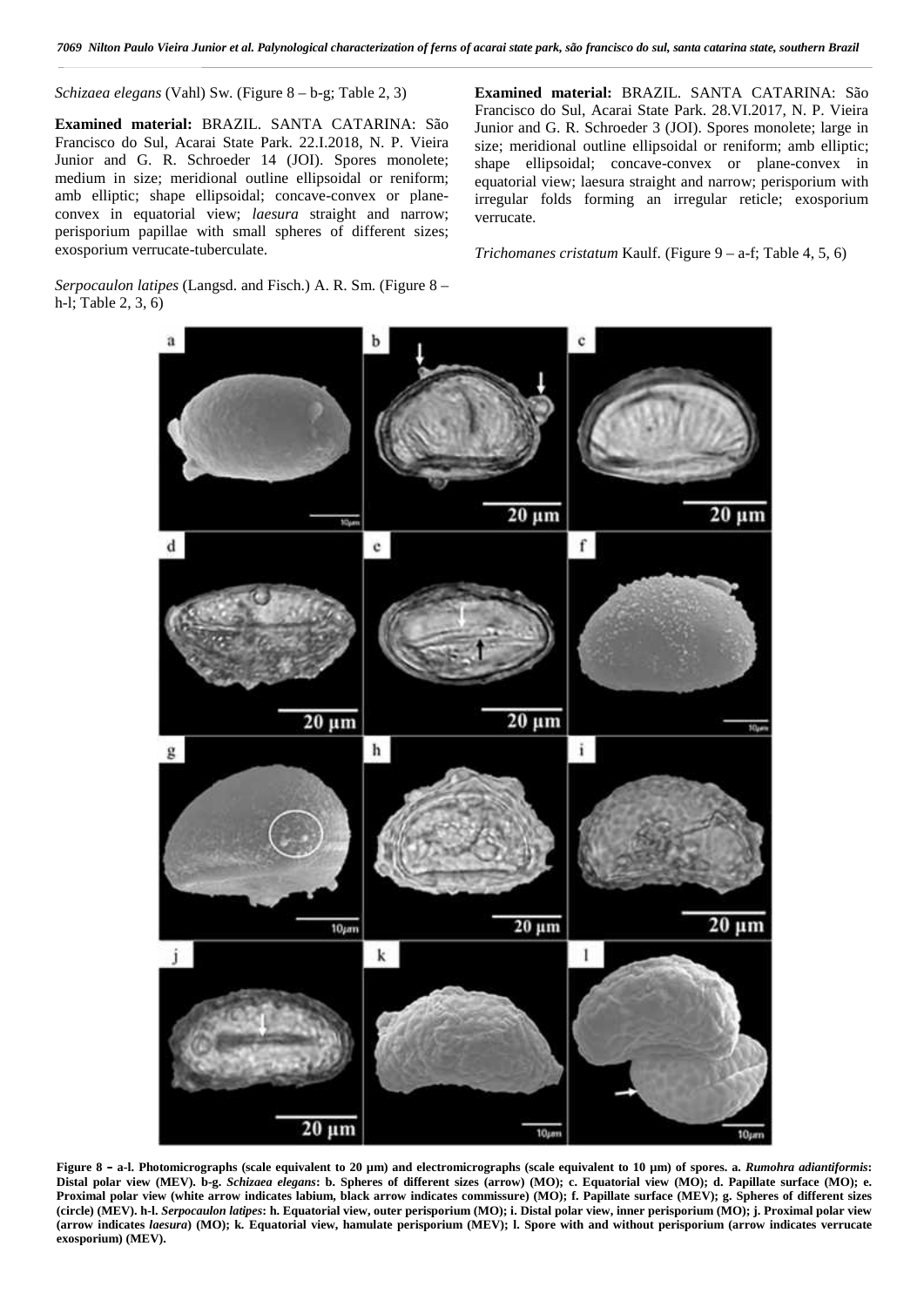**Examined material:** BRAZIL. SANTA CATARINA: São Francisco do Sul, Acarai State Park. 20.XII.2017, N. P. Vieira Junior and G. R. Schroeder 12 (JOI). Spores trilete; large in size, meridional outline triangular convex; amb subcircular; shape spheroidal; convex-hemispheric in equatorial view; *laesuras* slightly ondulate, straight and long, forming a triangle when extremely open, ornamented with spicles; sides convex; apex slightly acute; exosporium echinate. Commissure  $(\mu m)$  =  $21.07 + 1.32$ 

### **Identification Key**

### 1.Trilete spores

2.Exosporium echinate …...……. *Trichomanes cristatum*

2'.Exosporium psilate; perisporium covered by three dimensional network of free or fused rodlets, when fused forming small spicules of various sizes

3.*Laesura* straight, narrow, medium in size..........................*Cyathea phalerata*

3'.*Laesura* straight to slightly ondulate, medium in size, forked on the extremities, labium thick and high.................*Lindsaea lancea* 1'.Monolete spores

4.Alate spores

5.Perisporium with irregular folds forming irregular reticles with cones and/or spicules on crest.........................*Asplenium brasiliense*

5'.Perisporium with thick folds and irregular projections………………………......*Rumohra adiantiformis* 4'.Spores not alate

6.Exosporium microgranulate, gemmate or verrucatetuberculate

7.Perisporium perforate and reticulate, with *baculae* on crest...............................................*Macrothelypteris torresiana* 7'.Perisporium papillate with small spheres of different sizes. ………………………………………….....*Schizaea elegans*

6'.Exosporium verrucate

8.Ornamentation with globules present, isolated or in masses 9.Outer perisporium perforate and reticulate (susceptible to loss after acetolysis)............................*Niphidium crassifolium* 9'.Perisporium psilate

10.Spores medium in size…...*Campyloneurum acrocarpon* 10'.Spores large in size, with or without warts.................................................*Pleopeltis lepidopteris* 8'.Ornamentation without globules

11.Perisporium microgranulate......*Microgramma vacciniifolia*

11'.Perisporium with or without granules

12.Outer perisporium with folds and irregular projections; inner perisporium hamulate.................*Serpocaulon latipes*

- 12'.Perisporium tenuous, with or without proeminences
- 13.Spores medium in size.............*Pecluma chnoophora*

13'.Spores large in size……..*Pecluma pectinatiformis*

## **DISCUSSION**

Thirteen of the fourteen studied species are native, with the exception of *M. torresiana*, which is an exotic sub-spontaneous species (Gasper and Salino 2015). Among the four orders, Polypodiales was represented by the largest number of species (11), which belong to three suborders: Lindsaeineae, Aspleniineae and Polypodiineae. All of the studied species of Polypodiales have monolete spores except *Lindsaea. lancea,* which has trilete spores. Thus, there is no definite pattern of trilete or monolete spores among the species of the studied Polypodiales. These results confirm the uncertainty that regards the classification of the family Lindsaeaceae within the order Polypodiales (Smith *et al.* 2006; PPG I 2016). The perisporium of spores of *Lindsaea.lancea* (Lindsaeaceae) are ornamented with rodlets, which is very similar to that of *Cyathea phalerata* (Cyatheaceae). Both species also have trilete spores, indicating a possible relationship between Lindsaeaceae and Cyatheaceae. Tryon and Lugardon (1991) also described the perisporium of *Lindsaea lancea* as ornamented.



**Figure 9. a-f. Photomicrographs (scale equivalent to 20 µm) and electromicrographs (scale equivalent to 10 µm) of spores of** *Trichomanes cristatum***. a. Equatorial view (MO); b. Echinate surface (white arrow indicates labium, black arrow indicates commissure) (MO); c. Proximal polar view (MO); d. Open laesura in the shape of a triangle (MO); e. Proximal polar view (arrow indicates detail of the laesura) (MEV); p. Distal polar view, echinate exosporium (MEV)**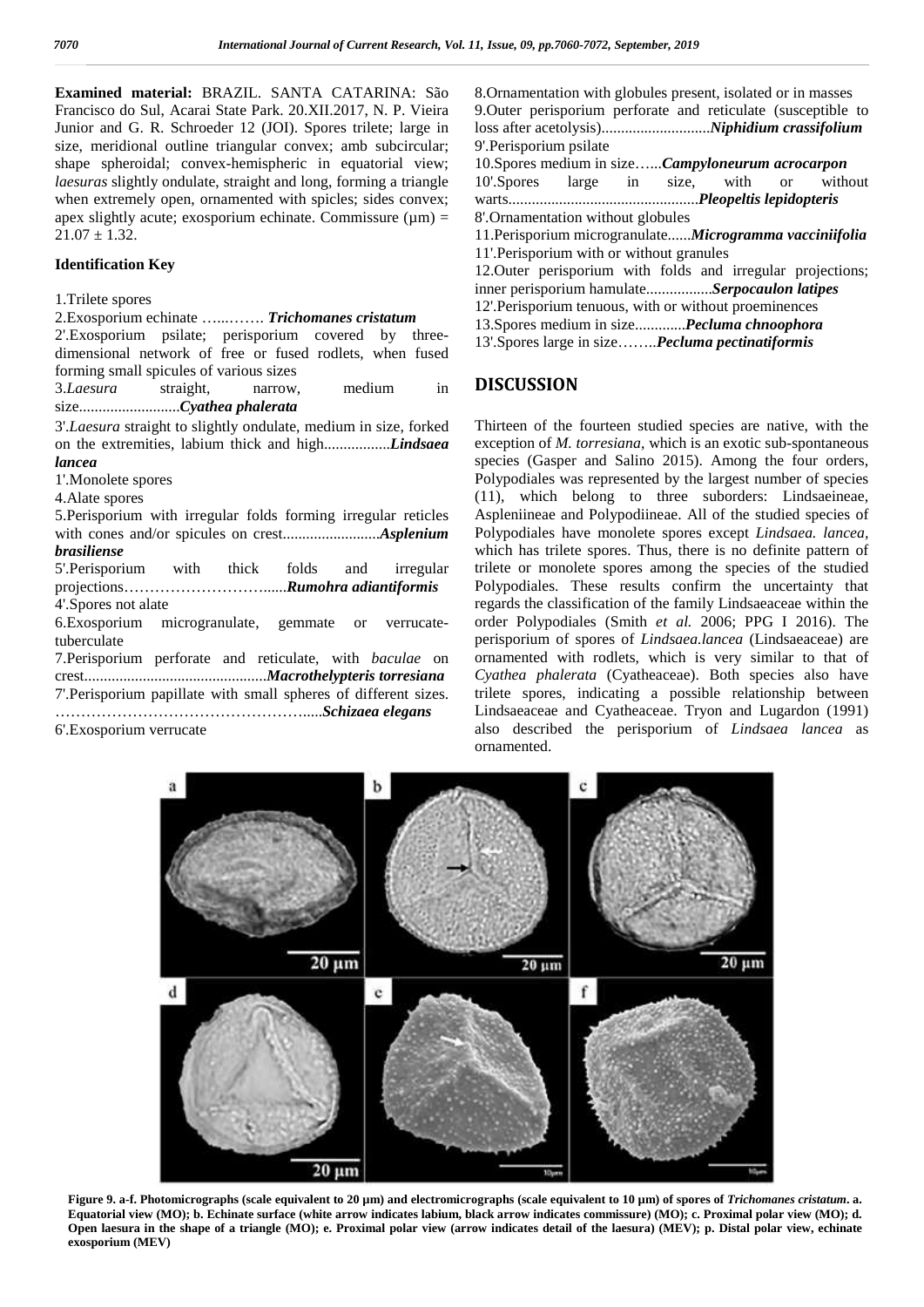On the other hand, the present study found the exosporium of this species to be psilate, while these authors described it as gemmate. Esteves and Coelho (2007) also described the exosporium of this species, however, they reported the perisporium to have rugulate ornamentation, but in the present work it was found to be covered by a three-dimensional network of rodlets. The ornamentation of the perisporium and exosporium, and the other morphological characteristics reported in the present work for *Cyathea phalerata*, are consistent with the description provided by Márquez *et al.* (2010) and the description for the genus proposed by Tryon and Lugardon (1991). The results found here for *Rumohra adiantiformis* confirm the classification of the family Dryopteridaceae within the order Polypodiales.

The ornamentation of the perisporium and exosporium of *Rumohra adiantiformis* described here is in agreement with that reported by Tryon and Lugardon (1991), as are the other morphological data. The psilate exosporium, and the other morphological characteristics described here, are also concordant with those described by RCPOL (2018). Both *Asplenium brasiliense* and *Macrothelypteris torresiana* belong to the suborder Aspleniineae (PPG I 2016), and although they differ in the ornamentation of the perisporium and exosporium, they both present granules in one of the layers. *Asplenium brasiliense* is more similar to *Rumohra adiantiformis*, both having alate spores and with the inner perisporium possessing granules, which suggests they have a close phylogenetic relationship and supports the monophyly of Aspleniineae; findings that corroborate Smith *et al.* (2006) and PPG I (2016). The morphology and ornamentation of the external perisporium described here for *Asplenium brasiliense* a similar to that reported by Gamen *et al.* (2013). Additionally, the exosporium described herein is consistent with the description for the genus by Tryon and Lugardon (1991), while other data described here agree with the findings of Ybert *et al.* (2016) for other species of the genus *Asplenium.* Tryon and Lugardon (1991) described the perisporium of *Macrothelypteris torresiana* as having irregular folds and perforations. The present study described it as perforate and reticulate. The same authors also report the presence of reticles for the genus and describe the exosporium as gemmate. The present study add the possibility of this part also be microgranulate. The other morphological characteristics described here corroborate other reports in the literature (Vijayakanth and Sathish 2016). The other studied species of Polypodiales are placed in the family Polypodiaceae and presented great homogeneity, including a verrucate exosporium, which supports the monophyly of the family. The found data bring close *Campyloneurum acrocarpon, Niphidium crassifolium* and *Pleopeltis lepidopteris*, species that show a psilate perisporium with small globules that are isolated or in masses. The morphological data obtained for *Campyloneurum acrocarpon* in the present study are in accordance with those proposed by Tryon and Lugardon (1991) for the genus and resemble some of the findings of Coelho and Esteves (2011) for the species *Campylonerum angustifolium* Fée. The morphology found for *Niphidium crassifolium* is also in agreement with that described by Tryon and Lugardon (1991). However, the outer perforate and reticulate perisporium described herein has not been reported previously, which may be explained by the fact that it is easily lost after acetolysis. The morphological characteristics found for *Pleopeltis lepidopteris*, including ornamentation of the perisporium and exosporium, are in agreement with those proposed by Tryon and Lugardon (1991) and Coelho and Esteves (2011) for the genus. The morphological data described herein for *Trichomanes cristatum* are also in accordance with the characteristics described by Tryon and Lugardon (1991) for the genus. The ornamentation the exosporium of *Trichomanes cristatum* differentiates it from the other studied species, with which it only shares a trilete pattern. *Schizaea elegans* did not exhibit great similarity with the other studied species, from which it differed mainly in ornamentation. The data obtained for the exosporium/ sporoderm differ from those proposed by RCPOL (2018), where it is described as gemmate.

However, the morphology of the perisporium is in agreement with the proposal of Tryon and Lugardon (1991). The morphological data obtained for the spores of *Microgramma vacciniifolia* are in agreement with the data obtained by Tryon and Lugardon (1991), Scherer and Lorscheitter (2008), Macedo *et al*. (2009) and Cancelli *et al*. (2012). The spores of *Pecluma pectinatiformis* and *Pecluma chnoophora* are very similar morphologically, differing only in metric data. The morphological data for the two species are in agreement with that proposed by Tryon and Lugardon (1991) for the genus. The data for *Pecluma pectinatiformis* also matches that found by Scherer and Lorscheitter (2008) and Cancelli *et al.* (2012). The morphological characteristics described for the spores of *Serpocaulon latipes* in the present study are consistent with the data presented by Tryon and Lugardon (1991) and Coelho and Esteves (2011). The metric data obtained here were not used in these comparisons since, for the same species, different measurements may be obtained in the same specimen and among specimens (Caldeira *et al.,* 2006; Coelho 2011). This variation in metrics is not related to the phytophysiognomies where the plants grow; in other words, it does not represent biotic variants (Coelho and Esteves 2011). Variation in size can be due to other factors, such as hybridization between individuals and polyploidy (Tryon and Tryon 1982; Tryon and Lugardon 1991). Thus, spore size and other metrics are of limited significance (Salgado-Labouriau 1973; Barth and Melhem 1988), and should not be used as primary taxonomic characters. The descriptions of the analyzed spores added new data to sporopalynological morphology, contributing to systematic studies of ferns, and further studies in palynological sites.

### **Acknowledgments**

Thanks to CNPq for funding the project and the grant to the first author (process 160303 / 2017-6). Thanks to Karin Esemann de Quadros for assistance and André Luís de Gasper for botanical identification. Thanks to UNIVILLE and LABEL for prividing infrastructure and other fundamental support for the development of this work. Thanks to CNPq, for renewing the funding and grant to the first author (process 160951 / 2018-6), for continued research and opportunity of new results.

**Conflict of Interest Statement:** No potential conflict of interest is reported by the authors.

**Funding Statement:** CNPq for the project and the grant to the first author (process 160303 / 2017-6 and 160951 / 2018-6).

### **REFERENCES**

Bandeira, D.R., Alves, M.C., Almeida, G.C., SA J.C., Ferreira, J, Voss, C.V., Cidral, V., Bartz, M.C. and Melo Junior